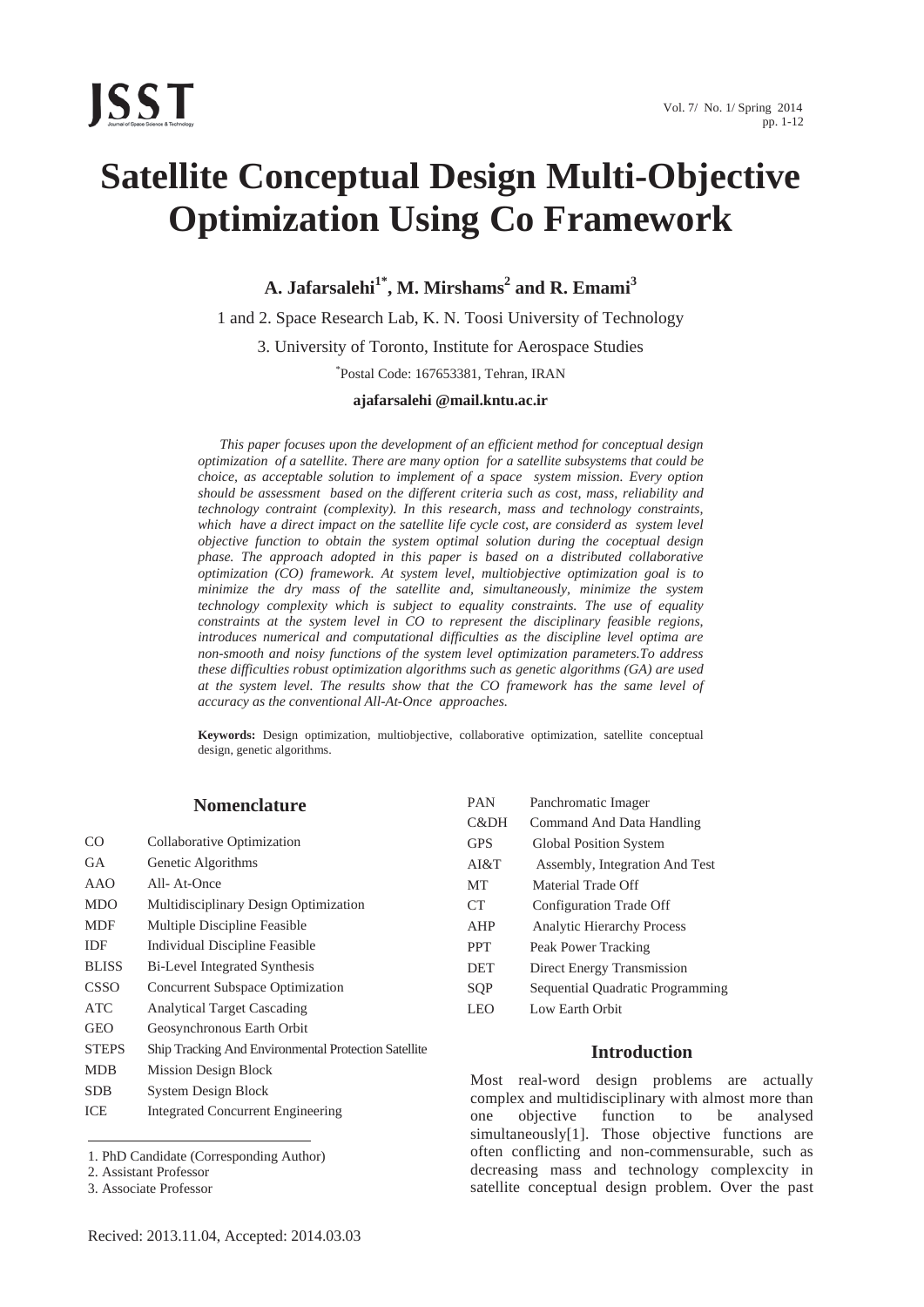two decades, there has been significant progress in the application of Multidisciplinary Design Optimization (MDO) to solve such complex design problems. Several MDO approaches have been proposed that include Multiple Discipline Feasible (MDF) [2], All-At-Once (AAO) and Individual Discipline Feasible (IDF) [3], Collaborative Optimization [4], Bi-Level Integrated Synthesis (BLISS) [5], Concurrent Subspace Optimization (CSSO) [6] and Analytical Target Cascading (ATC) [7]. Collaborative optimization is second-level optimization method proposed for solving multidisciplinary optimization design problem of a complex system [8][9]. The design of satellite system is a multidisciplinary coupled and complex design process, which means the design process involves multiple disciplines [10]. During the design course, the complexity of space environment task needs, the structure and function of the satellite gave tremendous challenge to the design. On the other hand, the design of space systems is a multidisciplinary process with multiple and often conflicting objectives such as cost and reliability. This is combined with the increasing demands of economic competition and complexity of space systems that has led to the rapid growth of the MDO over the past two decades [11]. The design of such complex systems traditionally involved a conceptual design phase, a preliminary design phase and a detailed design phase. For example, in the design of a satellite, the most important and crucial decisions in a space mission life-cycle are made during the conceptual design phase. This initial design phase offers the best opportunity to make radical changes preventing potential failures and anomalies before proceeding to detailed design phase and verification of the satellite design [12]. The conventinal sequential approach to such complex satellite system design involves a large number of iterations and generally leads to solutions very much dependent on the simplified initial assessments. However, it does not guarantee achieving the best compromise and may even lead to a non-optimal design. In the past years, several research works have been focused upon the use of the conventional optimization techniques to the conceptual design of satellite. For example, in the reference [13] the satellite optimization design based on normal cloud model was done for payload and power supply subsystems. The size of other satellite subsystems are calculated by experimental and the historical data. In this research the system level objective function is to minimize mass of the satellite. Byoungsoo [14] used meta-heuristic algorithms to minimize total cost of space system development based on the choice of technology at conceptual design phase in AAO framework. Hassan [15] applied multiobjective design optimization method using genetic algorithms (GA) for conceptual design of GEO satellite communication system. She has considered the satellite cost and reliability as system level objectives. In reference [16] conceptual design of the Ship Tracking and Environmental Protection Satellite (STEPS) is optimized in AAO framework. Also, Magnin [17] has presented a method for performing multiobjective optimization under the uncertainty of satellite systems.The objective of the research is to develop a method that combines a multiobjective MDO algorithm with a method for propagating and mitigating uncertainties. In another work, design optimization of a remote sensing small satellite mission has been performed using genetic algorithms whitin CO framwork [18]. Recently, a research is carried out on the applicaction of parallel simulation on a remote sensing satellite system design using eperimental data and ground stations requirments [19]. Collaborative Optimization Method

CO is designed in such a way that it supports disciplinary autonomy while maintaining interdisciplinary compatibility thus providing additional design flexibility. These features make CO well suited for use in a practical multidisciplinary design environment such as space systems. CO has also been widely used to solve various complex multidisciplinary design problems including; launch vehicle design [20], aircraft design [21] and undersea vehicle design [22].

The transformation of the original coupled MDO problem into a CO framework is shown in Figure 1. It can be seen that the problem is hierarchically decomposed along disciplinary analysis boundaries into N disciplinary optimization problems. The design variables and constraints of the original problem are partitioned as shown in Figure 1.

The system level optimizer is used to minimize the system level objective function (design objective function) while satisfying consistency requirements among the various disciplines by enforcing equality constraints at the system level  $(g_i^* = 0, i=1,...,N)$ .

For example,  $S_i$  is a vector of subset of S composed of all variables, which affect discipline i. The system level variables are treated as fixed parameters in disciplinary optimization runs.

Thus, the role of each disciplinary optimizer is to minimize, in a least squares sense, the discrepancy between the disciplinary design variables and target values provided by the system level optimizer. The number of equality constraints (N) is related to the number of the disciplines. CO is posed in a hierarchical structure and in comparison with a nonhierarchical system is advantageous due to its parallelization, lack of iteration requirements between disciplines and organizational characteristics. These features make CO well suited for use in a practical multidisciplinary design environment. However, due to complex interdisciplinary couplings, which are inherent in MDO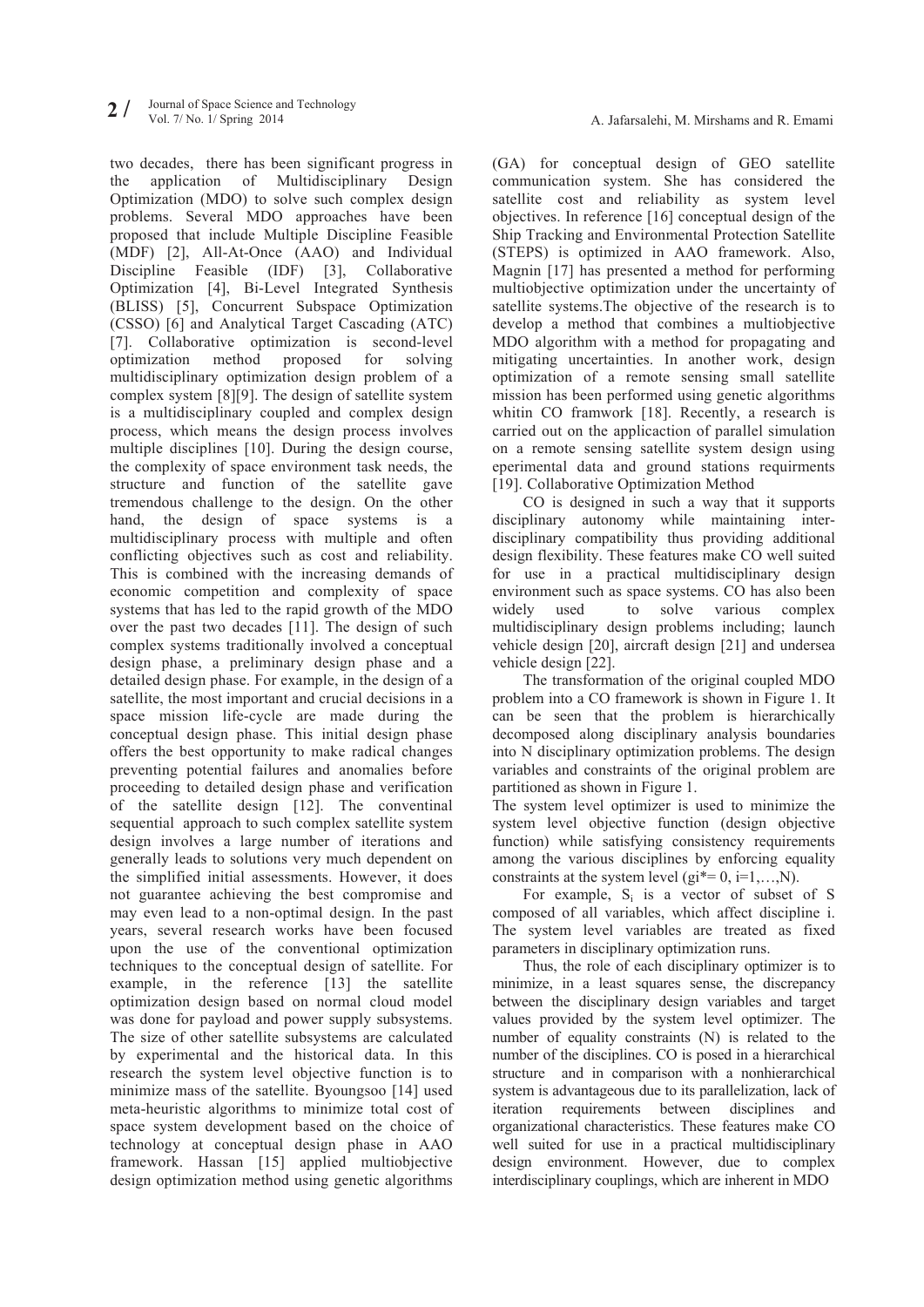

**Fig. 1** Collaborative optimization framework

problems, it results in a very high overall computational cost, limiting real-life applications of CO method. In addition, the equality constraints at the system level introduce some numerical features that hinder the direct application of gradient-based optimization algorithms at the system level within CO framework [18]. To address these challenges, the remainder of this paper focuses upon the implementation of a robust GA algorithm for solving optimization of remote sensing satellite design within distributed CO framework.

#### **Framwork of Multiobjective Optimization**

In the satellite multiobjective design optimization, multiobjective optimization has been defined as finding a vector of design variables satisfying constraints to give acceptable values to all objective functions. In general, it can be mathematically defined as:

Min F(x)=
$$
[f_1(x), f_2(x), ..., f_k(x)]^T
$$
 (1)

s.t 
$$
g_i(x) \le 0
$$
 (i=1, ..., 1) (2)  
h (v) = 0 (i=1, ..., m) (3)

$$
h_i(x) = 0 \t (i = 1, ..., m) \t (3)\n xi,low \le xi \le xi,up \t (i = 1, ..., n) \t (4)
$$

where  $x = [x_1, x_2, \dots, x_n]^T$  is the vector of design variables;  $g_i(x) \leq 0$ ,  $(i = 1, ..., l)$  are the inequality constraints;  $h_i(x) = 0$ ,  $(i = 1, ..., m)$  are the equality constraints.  $x_{i,low}$  and  $x_{i,up}$  define the lower and upper bounds for the  $i<sup>th</sup>$  design variable and  $x<sub>i</sub>$  respectively;  $F(X)$  is the vector of objective functions, which must be either minimized or maximized. Without loss of generality, it is assumed that all objective functions are to be minimized. A maximization type objective can be converted to a minimization type by multiplying negative one [1].

## **Remote Sensing Satellite Design Model**

The satellite system design problem comprises two levels, namely mission design block (MDB) and system design block (SDB). The MDB block performs mission analysis and design based on the mission and customer requirements. The SDB block is divided into various subsystems (disciplines). These disciplines are designed based on the analysis data provided by the MDB block and the deisgn data interact with each other (for more details see reference [23]).

The general objectives of the mission include geographical mapping, natural disaster assessment and environmental monitoring. Requirements driving the design include a mission duration of 3 years, an orbital altitude of less than 600 km and inclination in the vicinity of 55°.

The satellite design process was conducted using the integrated concurrent engineering (ICE) process. Physics-based models were developed for each subsystem in the conceptual design. Over 50 core equations, hundreds of sub-core equations, and  $\sim$ 300 parameters are used in total to represent the satellite. Disciplines of the satellite conceptual design model are shown in Table 1. The disciplines listed in Table 1. are all strongly coupled to each other in typical conceptual-satellite design. This coupling complicates the interaction during the design process and creates competing demands to optimize individual subsystems at the expense of the total satellite.

## **Model Description**

Since the satellite conceptual design model is a recursive function, it must be solved iteratively. The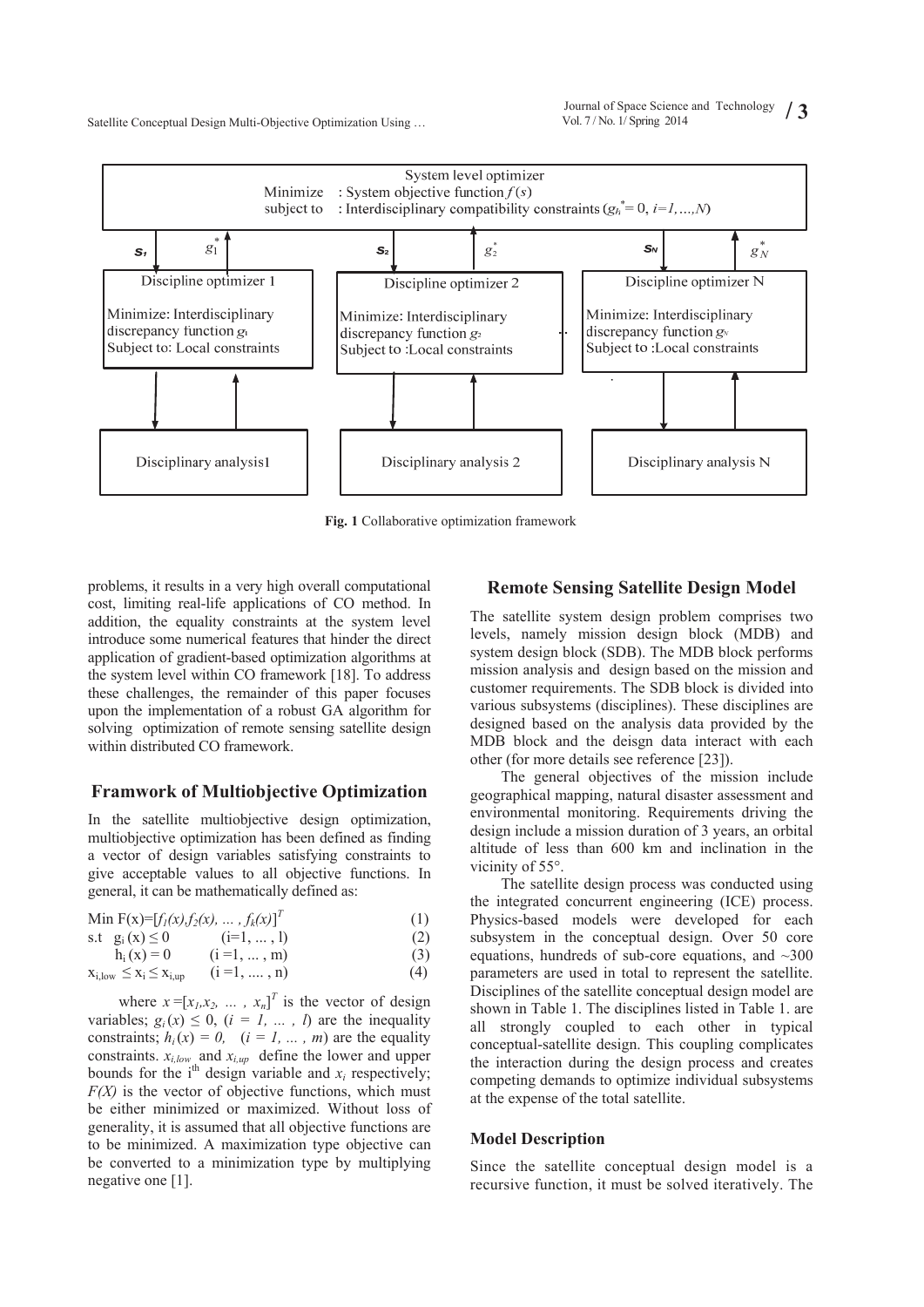#### Journal of Space Science and Technology<br>Vol. 7/ No. 1/ Spring 2014 **4** / Journal of Space Science and Technology<br>
Vol. 7/ No. 1/ Spring 2014<br> **4** A. Jafarsalehi, M. Mirshams and R. Emami

satellite discipline order in the iteration loop is based on how the disciplines interact. The iteration loop is said to converge when the difference in satellite dry mass from the previous iteration and the current iteration is less than a predefined

quantity, termed the mass criterion. In this study, a function evaluation is defined as the evaluation of the model until convergence to the mass criterion is achieved. In this research the mass criterion is set at  $0.5kg$ .

| Table 1. Disciplines of the satellite conceptual design model |  |
|---------------------------------------------------------------|--|
|---------------------------------------------------------------|--|

|                                  | <b>Discipline</b>                          | <b>Description</b>                                                                                                                                                                                               |
|----------------------------------|--------------------------------------------|------------------------------------------------------------------------------------------------------------------------------------------------------------------------------------------------------------------|
| 1.                               | <b>Mission Design</b>                      | Defines operating modes and mission phases; characterizes all aspects of launch<br>and orbit; determines velocity changes necessary to achieve and maintain orbit                                                |
| 2.                               | Payloa                                     | Instruments and devices used to achieve the mission goals                                                                                                                                                        |
| $\mathfrak{Z}$ .                 | Attitude Determination<br>& Control System | Receives and transmits signals between the satellite and ground stations on the<br>Earth                                                                                                                         |
| $\overline{4}$                   | Telecommunications                         | Orients and stabilizes the satellite for specific events countering external<br>and internal disturbances that act upon it                                                                                       |
| 5.                               | Command & Data<br>Handling                 | Stores and processes commands and data                                                                                                                                                                           |
| 6.                               | Power                                      | Generates, conditions, regulates, stores, and distributes power throughout the<br>satellite                                                                                                                      |
| $7_{\scriptscriptstyle{\ddots}}$ | <b>Structures</b><br>& Mechanisms          | Supports and protects all other subsystems for all operating modes of the satellite in<br>all of the expected mission phases; deploys components and/or separates them from<br>other elements during the mission |
| 8.                               | <b>Thermal Control</b>                     | Maintains all components of a satellite within their allowable temperature limits for<br>all operating modes of the satellite and in all of the expected thermal environments                                    |

In the traditional integrated concurrent engineering process, engineers monitor and adjust their subsystem models in each iteration in order to ensure that their design decisions are, at a minimum, feasible. Due to the large number of iterations involved in the optimization analysis, this sort of human interaction is impossible [24]. Hence, an input vector is defined for each of the 8 disciplines where some of the inputs are fixed (known) values, some are from other disciplines, and the remainder are optimizable. Most of the simplifying assumptions made in the development of this model are justifiable since the application is for early-stage conceptual design at which point a rigorous analysis with detailed models is not performed. The primary goal of a conceptual design is to ascertain the feasibility of the mission within the constraints defined by the requirements and possibly to suggest promising design configurations worthy of further investigation. If successful, a conceptual design results in additional funding to produce a more detailed (preliminary) design where more resources (e.g., people, more sophisticated models, etc.) are made available [24].

# **Mission Design**

The mission design discipline calculates the ground station view durations, velocity changes, sun angle and orbit characteristics. In this discipline also the launch vehicle capabilities are counted as constraints. Simplifying assumptions includes limiting the orbit to one that is semi-circular with 55° inclination and representing the Earth as a perfect sphere. All orbit perturbations have been assumed as constant over the lifetime of the mission and calculated under worst-case conditions. All calculations are based on equations in Wertz & Larson [24].

## **Payload**

The satellite payload consists of an imaging payload (panchromatic camera). The panchromatic imager (PAN) mass is estimated based on scaling equations given in Wertz & Larson [24] relating the assumed aperture diameter to an actual aperture diameter on a similar instrument used in a similar mission. The resolution of the PAN is determined based on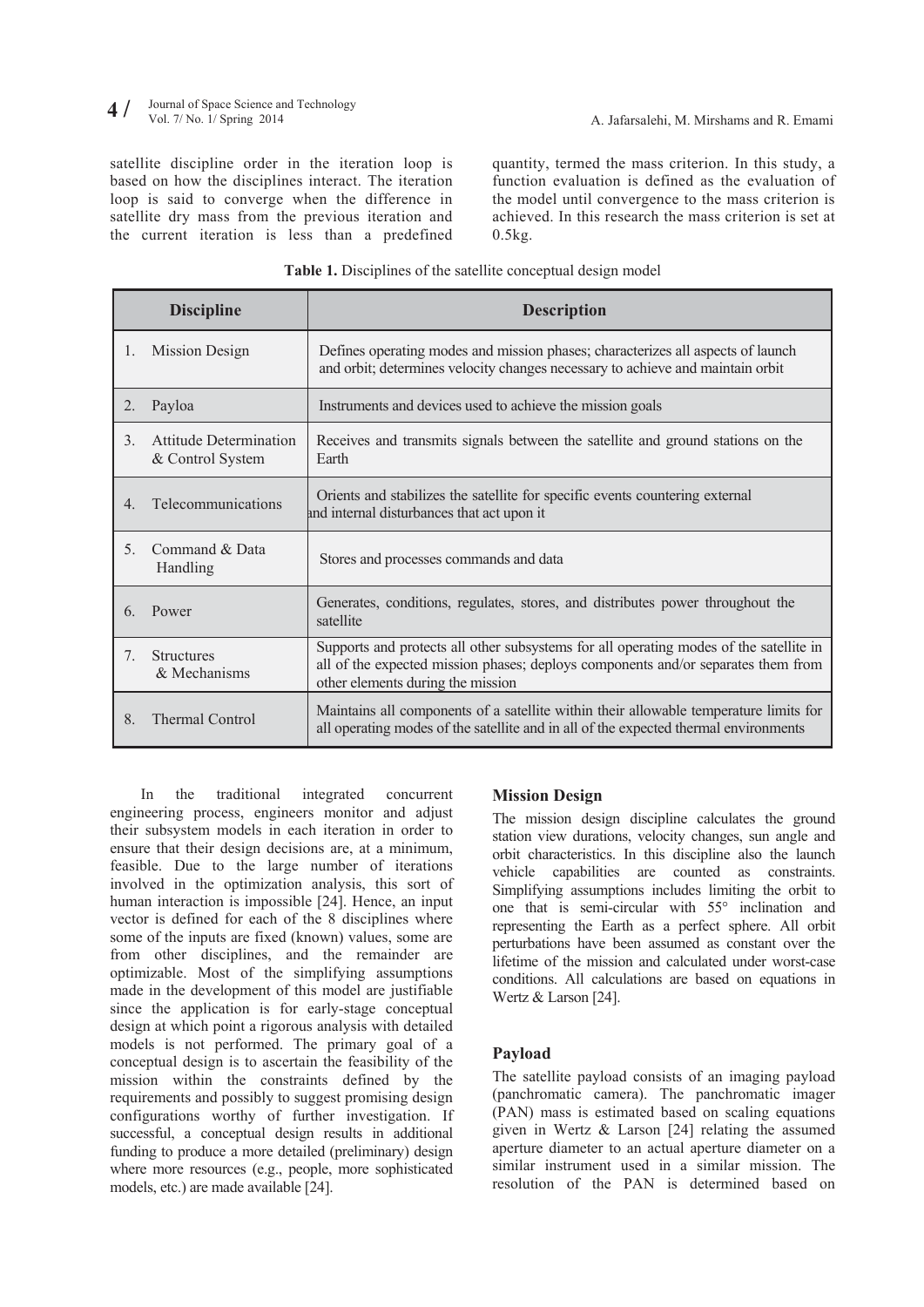Vol. 7 / No. 1/ Spring 2014 **/ 5** Satellite Conceptual Design Multi-Objective Optimization Using …

equations given in Wertz & Larson [24]. The resolution of payload and swath are considered as design variables with lower and upper limits.

#### **Structure and Mechanisms**

The structural subsystem model determines structure masses, mechanism masses and satellite-bus dimensions. According to the launch vehicle axial and longitudinal loads and selected shape for the satellite bus, using exist relations, proper thickness of main structure, top and down decks, panels and intermediate ring with adaptor are calculated. Structure masses are computed based on the material density and thicknesses which are obtained previously. Moment-of-inertia calculations are performed under the assumption that the bus mass is uniformly distributed.

# **Command and Data Handling**

The command and data handling (C&DH) subsystem model determines masses of the processor and solidstate recorder, power requirements, temperature tolerances, and onboard data-storage capacity. A significant assumption affecting this discipline is that component selection is dependent on the required data rate and data-storage capacity. Below a threshold data rate, the processor is classified as simple requiring less mass and power. An amount above this threshold is classified as complex, thus requiring greater power and mass. Similarly, a solidstate recorder is classified as small or large depending on the data-storage requirement and a data-storage threshold. All calculations for this discipline are based on Wertz & Larson [24].

#### **Communication**

The communication subsystem model determines communications specific component (e.g., antennas, filters, diplexers, transmitters, etc.) masses, power requirements and pointing requirements based on equations given in Wertz & Larson [24]. Simplifying assumptions include the use of a high-gain antenna for both data transmission and communicating engineering telemetry with ground stations.

## **Attitude Determination and Control**

This subsystem model determines altitude determination component (e.g., horizon sensors, sun sensors, magnetic sensors, etc.), altitude control actuators for maneuvers (e.g., magnetorquers, reaction wheels, gravity gradient boom, etc.) and masses considering the mission requirements. Also, the model determines power requirements, and satellite pointing capabilities. To meet the satellite position knowledge requirement, a global position system (GPS) receiver is defined as a fixed component. A significant assumption with this Journal of Space Science and Technology  $\int$ 

subsystem is to model disturbance torques as timeindependent.

#### **Electrical Power Supply**

The power subsystem model determines power specific component (e.g., batteries, solar array, distributor, etc.) masses, battery capacities, solar-array area, and component temperature tolerances. During the computations, as the solar array dimensions growth is more than the allowable space of launch vehicle fairing, deployable solar array option is chosen automatically. In this case, the solar arrays are assumed to be bodymounted. All calculations performed are based on Wertz & Larson [24].

#### **Thermal Control**

The thermal control subsystem model determines thermal specific component (e.g., radiator, heaters, etc.) masses, radiator area, and power requirements. View factors [24] are assumed for each of the satellite faces and energy balance computations are then performed. The model computes a worst-case maximum satellite temperature and sizes a radiator to ensure that an energy balance is achieved. A similar calculation sizes the heaters for the worst-caseminimum temperature. Hence, a significant assumption in the thermal analysis is that the temperature of the satellite is analyzed only at specific extreme-case intervals of the orbit.

#### **Assessment of Technology Complexity**

Today, design optimization objectives are exposed transitions in such a way that technology constraints achieve special role during preliminary design phases. For example, recent developments of Dassualt [25] are geared towards taking into account that the digital design environment must be integrated with distributed design and manufacturing teams, pushing research into creation of methods that can accommodate virtual design teams. Additionally, they are focusing on integrating manufacturing and downstream requirements into the MDO process. This is accomplished by using Lagrange multipliers, generated at the detailed design stage, to inform engineers involved with the preliminary design stage of important downstream constraints [26]. From this point, the system technology value is considered as one of the objective functions at system level optimization. The methodology of technology assessment is presented for structure subsystem, typically.

#### **Test Case**

In this section, trade off criteria are presented for defining important factors in the choice of structures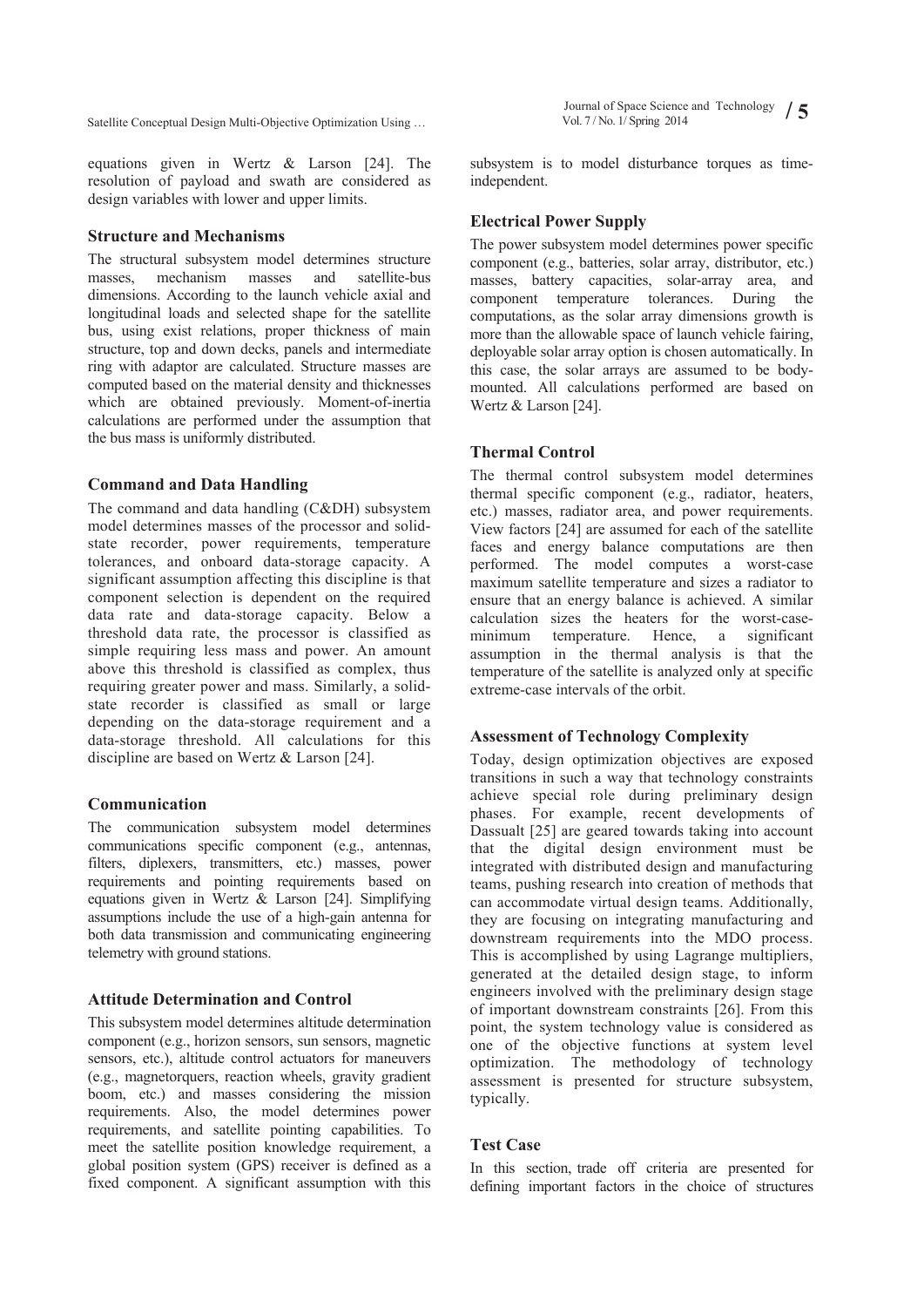Journal of Space Science and Technology **6** / Journal of Space Science and Technology<br> **6** / Vol. 7/ No. 1/ Spring 2014<br> **6** A. Jafarsalehi, M. Mirshams and R. Emami

material and configuration alternatives to have the system mission and constraints such as mass and strength. In the following, structures tradeoff alternatives based on the tradeoff goals (material alternatives: Aluminum, Steel and configuration alternatives: Cubic, Hexagonal, Cylindrical) with the weight, score and ranking of each are presented. Main criteria considered here are: Availability, AI&T (Assembly, Integration and test), performance and cost.

Each one of these criteria is divided to some subcriteria; based on the trade off goals, as the following: **Availability**: This criterion defines the availability level which includes:

- Procurement and manufacturing (Material Trade off (MT))
- x Experience and manufacturing (Configuration Trade off (CT))

**Assembly, Integration and Test** (AI&T): Here AI&T shows the satellite assembly simplicity that includes:

- Harness, fasteners, flexibility and alignment (MT)
- Integration complexity, subsystem assembly complexity, fasteners and harness (CT)

**Performance:** This is one of the most important criteria in the design of layout of the subsystems. These criteria are:

- Stability, bounding, thermal, EMC/EMI (MT)
- Stability, power, volume and communication requirements (CT)

**Cost:** During the conceptual design phase, cost of the production based on the selected configuration should be considered. Here cost is considered as one of the most important criteria for subsystem trade off goal.

Tree view of structure material and configuration trade off and their related weights are shown in Figures 2 and 3.









that trade off goal. For structures tradeoff alternatives in line with the tradeoff goals, the technology value which is obtained from Analytic Hierarchy Process (AHP) approach [27] is presented in Figures 4-5.

Alternatives

| Honeycomb        | .291 |
|------------------|------|
| <b>Aluminium</b> | .377 |
| <b>Steel</b>     | .332 |

**Fig. 4** Technology value of design alternative for material trade off

Alternatives

| <b>Cubic</b>     | .363 |
|------------------|------|
| <b>Hexagonal</b> | .384 |
| cylindrical      | .253 |

**Fig. 5** Technology value of design alternative for configuration trade off

These scores of each of the design alternatives for other subsystems obtained from similar approaches are implemented in design calculations.

## **The Problem Optimization Formulation**

In the satellite conceptual design problem, eight disciplines (Table 1) are used to demonstrate the proposed methodology. In this case there are two objectives which are in paradox. In fact the problem deals with the minimization of the satellite mass and maximization of system feasibility (or minimization of technology complexity) subject to design constraints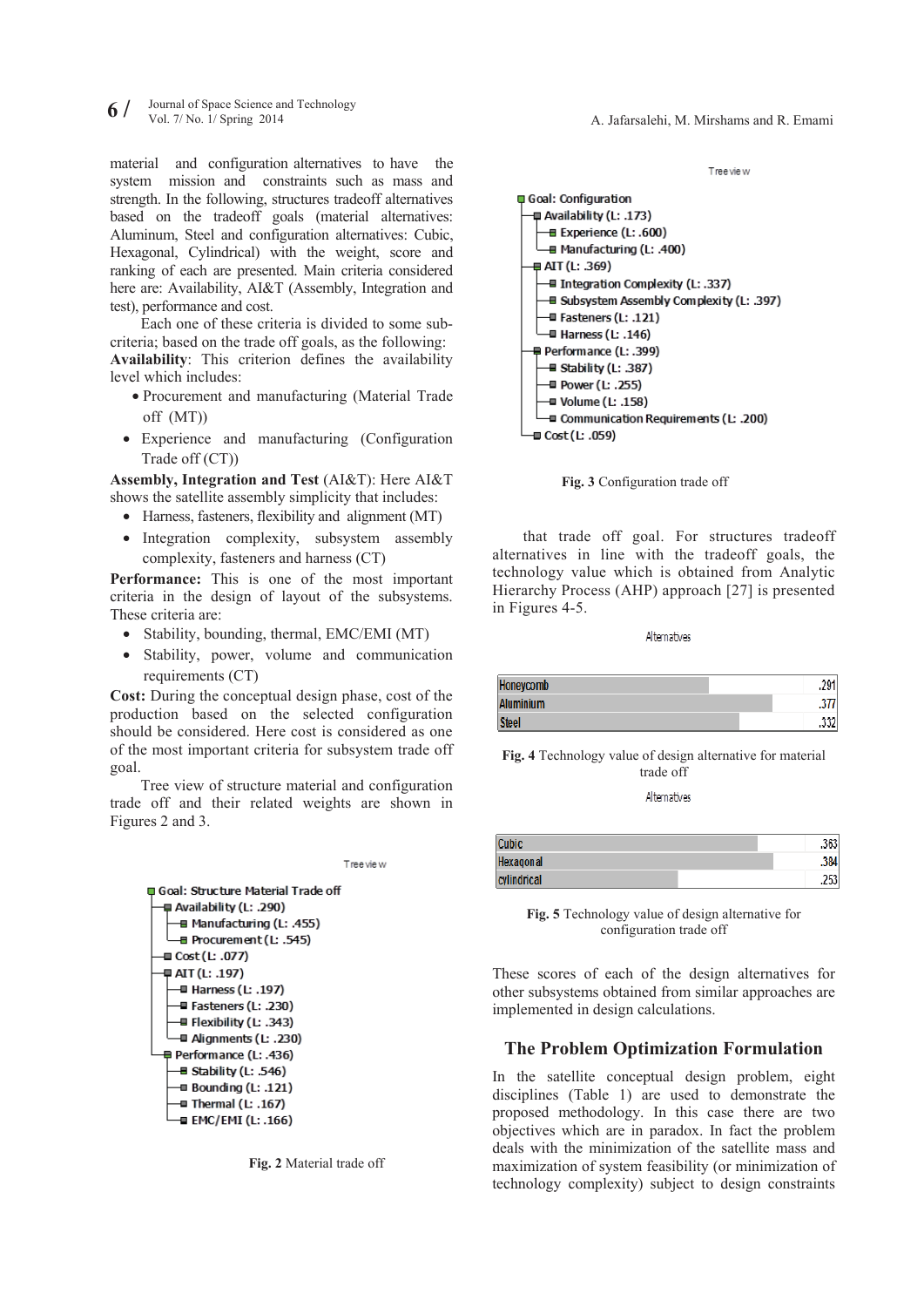Vol. 7 / No. 1/ Spring 2014 **/ 7** Satellite Conceptual Design Multi-Objective Optimization Using …

as well as the side constraints on the design variables. The satellite design optimization involves twelve (discrete and continuous) design variables. Continuous design variables related to the payload discipline and discrete design variables related to the bus trade options are considered as design vectors. The design data for the satellite design problem including design variables, assumptions and known quantities used in this study are shown in Table 2. For some disciplines,

Journal of Space Science and Technology / 7

weight characteristics are obtained from parametric correlations [24].

#### **Implementation of the Problem within CO**

The satellite conceptual design problem described in Section 3 is now implemented within a distributed collaborative optimization framework. The problem is decomposed into the disciplines and a system level optimizer to coordinate the overall optimization procedure.

| Design data             |                     |                                         |                              |                               |  |
|-------------------------|---------------------|-----------------------------------------|------------------------------|-------------------------------|--|
| <b>Design Variables</b> |                     |                                         |                              |                               |  |
|                         | <b>Discrete</b>     |                                         | <b>Assumptions</b>           | <b>Known Quantities</b>       |  |
| Continuous              |                     | (Trade Option / Trade Parameters)       |                              |                               |  |
| Payload                 | Structure           |                                         | Mission                      | Orbit                         |  |
| <b>Elevation Angle</b>  | Configuration       | Panel Elevation                         | Year of Launch               | <b>Gravitational Constant</b> |  |
| Ground Resolution       | Material            | Mod. of Elasticity                      | Mission Lifetime             | 12                            |  |
|                         |                     | Poisson Ratio                           | <b>Mission Class</b>         | Earth Radius                  |  |
|                         |                     | Density                                 | Schedule                     | <b>Earth Angular Rotation</b> |  |
|                         |                     | Strength                                | Launch Vehicle               | <b>Earth Rotation</b>         |  |
|                         |                     | Attitude Determination & Control (ADCS) | Orbit                        | Velocity                      |  |
|                         | Actuators           | Max. Momentum                           | Altitude                     | Payload                       |  |
|                         |                     | Torque                                  | Inclination                  | Speed of Light                |  |
|                         |                     | Comp. Mass                              | Ascending Node               | Planck's Constant             |  |
|                         |                     | Comp. Power                             | Payload                      | Boltzmann's Constant          |  |
|                         | Control Scheme      | Accuracy                                | <b>Instrument Class</b>      | Sub-angle of Sun              |  |
|                         | Determination       | Comp. Accuracy                          | Detector Type                | Electric Charge               |  |
|                         | Components          | Comp. Mass                              | Telescope Type               | Earth Radius                  |  |
|                         |                     | Comp. Power                             | Wavelength Region            | BB Temp of Sun                |  |
|                         |                     | Communications (Comm.)                  | Change in Reflectance        | BB Temp of Earth              |  |
|                         | Antenna Type        | Efficiency                              | <b>Instrument Duty Cycle</b> | Reflectance                   |  |
|                         |                     | Mass                                    | Structure                    | Atmosphere Trans.             |  |
|                         | Modulation          | $E_hN_o$                                | Ultimate Factor of Safety    | Structure                     |  |
|                         |                     | Command and Data Handling (C&DH)        | Yield Factor of Safety       | Drag Coefficient              |  |
|                         | Complexity          | Data Rate Limit                         | <b>ADCS</b>                  | Magnetic Dipole               |  |
|                         |                     | <b>Radiation Limits</b>                 | Reflectance                  | <b>ADCS</b>                   |  |
|                         | Mass Storage        | Capacity                                | Torque Margin Factor         | Atmospheric Density           |  |
|                         |                     | Volume                                  | Comm.                        | Magnetic Field at Poles       |  |
|                         |                     | Power                                   | Frequency                    | Comm.                         |  |
|                         | Thermal             |                                         | Comm. Elevation Angle        | <b>Transmitter Line Loss</b>  |  |
|                         | Control             |                                         | <b>Bit Error Rate</b>        | <b>Implementation Loss</b>    |  |
|                         | Coating Material    | Emissivity                              | Link Margin                  | Thermal                       |  |
|                         |                     | Absorbance                              | <b>Grnd Station Latitude</b> | Earth IR Emission             |  |
|                         | Power               |                                         | Grnd Station Longitude       | Albedo                        |  |
|                         | Regulation          | Efficiency                              | Grnd Station Ant. Dia.       | Solar Flux                    |  |
|                         | <b>SA</b> Material  | Efficiency                              | C&DH                         |                               |  |
|                         |                     | Degradation                             | Number of Bits/Sample        |                               |  |
|                         |                     | Sp. Performance                         | Thermal                      |                               |  |
|                         | <b>Battery Type</b> | Sp. Performance                         | Radiator Lower Limit         |                               |  |

**Table 2.** The problem design data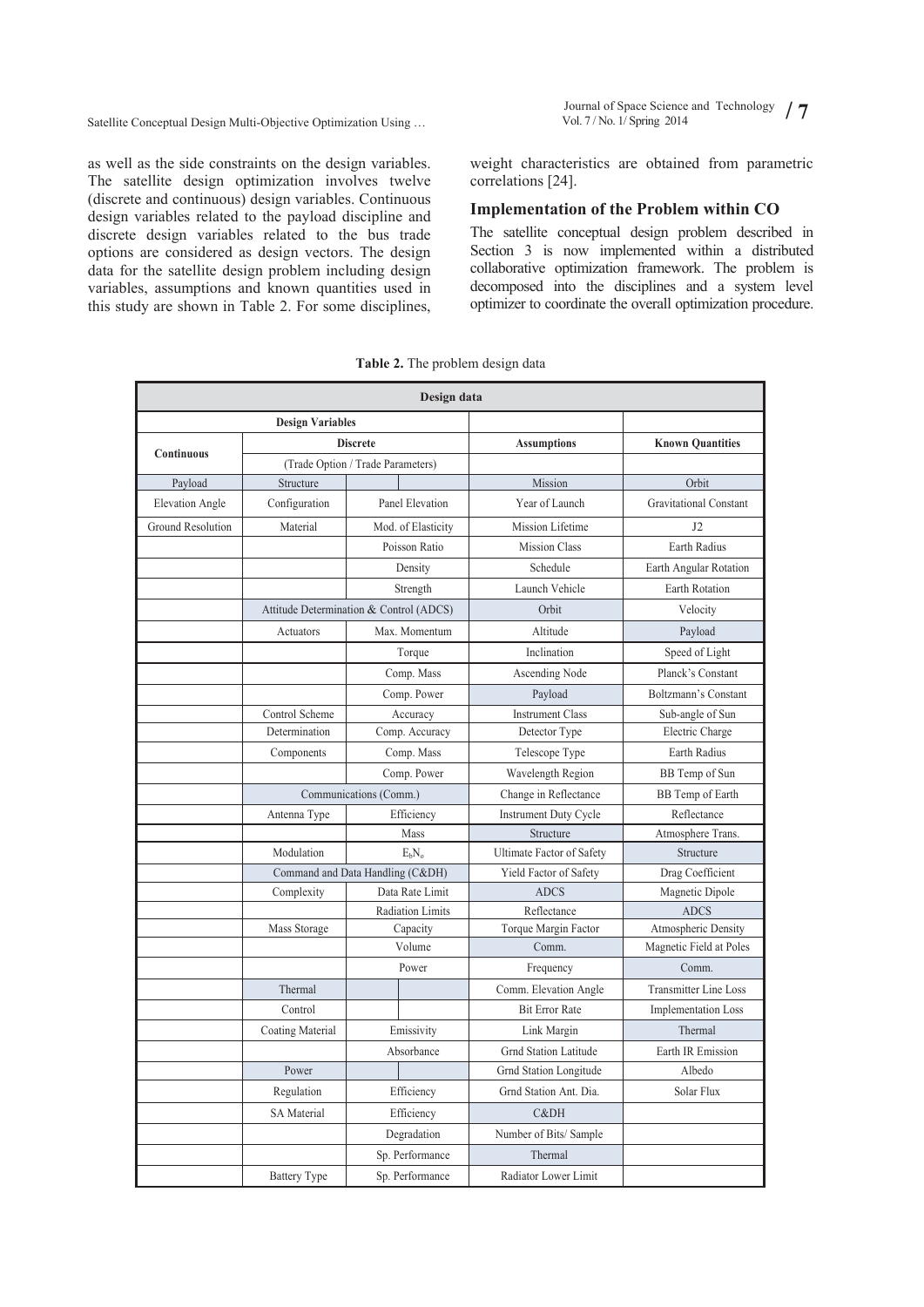| Design data |            |  |            |                      |  |
|-------------|------------|--|------------|----------------------|--|
|             |            |  | <b>DOD</b> | Power                |  |
|             | Deployable |  |            | Inherent Degradation |  |
|             |            |  |            | Transmission         |  |
|             |            |  |            | Efficiency           |  |

Here collaborative optimization formulation of the problem is presented. Trade options of design variables (see Table 2) are also presented in Table 3. The lower and upper bounds of design variables and suggested values for each of them as initial conditions are shown in Table 4.

**Table 3.** Trade off alternatives of design variables

| <b>Variable</b> | <b>Trade off Alternatives</b>                               |  |
|-----------------|-------------------------------------------------------------|--|
| $X_1$           | Continuous                                                  |  |
| $X_2$           | Continuous                                                  |  |
| $X_3$           | Aluminum, Steel                                             |  |
| $X_4$           | Box, Hexagon, Cylinder                                      |  |
| $X_5$           | sun sensor, Magnetometer, GPS,<br>Horizon sensor, Gyro      |  |
| $X_6$           | Boom, Magnetorqure, Momentum<br>wheel, Reaction wheel       |  |
| $X_7$           | Horn, Helix, Parabolic reflector                            |  |
| $X_8$           | QPSK, FSK, BPSK                                             |  |
| $X_{9}$         | PPT, DET                                                    |  |
| $X_{10}$        | Silicon, Gallium Arsenide, Multi<br>Junction                |  |
| $X_{11}$        | Nickel Cadmium, Nickel Hydrogen,<br>Lithium Ion             |  |
| $X_{12}$        | White epoxy, White enamel, Black<br>paint, Teflon, Aluminum |  |

At a satellite multiobjective design optimization, the problem has been defined as finding a vector of design variables satisfying constraints to give acceptable values to all objective functions. The formulation of the system level can be expressed as below:

Minimize:  $F(x) = [f_1(x), f_2(x)]$  (5) *f<sub>1</sub>*: Satellite mass *f2*: System technology complexity Subject to:  $g_1^* = 0, g_2^* = 0, \dots, g_8^* = 0$  (6)  $86.2 \le S_1 \le 88.8$   $25 \le S_2 \le 50$ <br> $S_3 = [0,1]$   $S_4 = [0,1,2]$ (7)  $S_4 = [0,1,2]$  $S_5=[0,1,2]$   $S_6=[0,1,2,3,4]$  $S_7=[0,1,2]$   $S_8=[0,1,2]$  $S_9=[0,1]$ <br>  $S_{10}=[0,1,2]$ <br>  $S_{12}=[0,1,2,3]$ <br>  $S_{12}=[0,1,2,3]$  $S_{12}=[0,1,2,3,4]$ 

| Table 4. Design variables lower and upper bounds |  |  |  |  |
|--------------------------------------------------|--|--|--|--|
|--------------------------------------------------|--|--|--|--|

| <b>Variable</b> | <b>Variable Name</b>                 | Lower<br><b>Bound</b> | <b>Suggested</b><br>Value | <b>Upper</b><br><b>Bound</b> |
|-----------------|--------------------------------------|-----------------------|---------------------------|------------------------------|
| $X_1$           | Instrument<br>Elevation<br>Angle     | 86.2                  | 87.5                      | 88.8                         |
| $X_2$           | Ground<br>Resolution                 | 25                    | 30                        | 50                           |
| $X_3$           | Material Trade<br>Choice             | $\overline{0}$        | $\overline{0}$            | $\mathbf{1}$                 |
| $X_4$           | Configuration<br><b>Trade Choice</b> | $\theta$              | $\mathbf{1}$              | $\overline{2}$               |
| $X_5$           | Determination<br><b>Trade Choice</b> | $\overline{0}$        | $\mathbf{1}$              | $\overline{2}$               |
| $X_6$           | <b>Actuator Trade</b><br>Choice      | $\overline{0}$        | $\overline{2}$            | $\overline{4}$               |
| $X_7$           | Antenna Trade<br>Choice              | $\overline{0}$        | $\mathbf{1}$              | $\overline{2}$               |
| $X_8$           | Modulation<br><b>Trade Choice</b>    | $\overline{0}$        | $\mathbf{1}$              | $\overline{2}$               |
| $X_9$           | Regulation<br>Trade Choice           | $\theta$              | $\theta$                  | $\mathbf{1}$                 |
| $X_{10}$        | Solar Array<br>Trade Choice          | $\overline{0}$        | $\overline{2}$            | $\overline{2}$               |
| $X_{11}$        | <b>Battery Trade</b><br>Choice       | $\overline{0}$        | 1                         | $\overline{2}$               |
| $X_{12}$        | Thermal<br>Material Trade<br>Choice  | $\theta$              | $\overline{c}$            | $\overline{4}$               |

The system level continuous design variables *s1*  and  $s_2$  represent instrument elevation angle ( $\varepsilon$ ) and imaging payload resolution  $(R)$ , respectively.  $s_3$  to  $s_{12}$ are the system level discrete design variables presented in the Table 3. These are treated as system level target values (shared design variables) corresponding to discipline level design variables.  $g_l^* - g_s^*$  are the system level equality compatibility constraints (for more details, see reference [1]).

#### **Optimization Algorithms**

For solving the problem, GA optimization algorithms are studied for both the discipline and system levels optimization. As discussed earlier in the paper the constraints at system level are equality (discrepancy function  $g_i^*$  =0,  $i=1, 2, 8$ ) and have a complex form as compared to constraints at discipline levels. Their values correspond to a measure of disagreement between the targets given to a discipline by the system level optimizer. The values of these constraints are obtained by solving disciplinary optimization problems. These values (system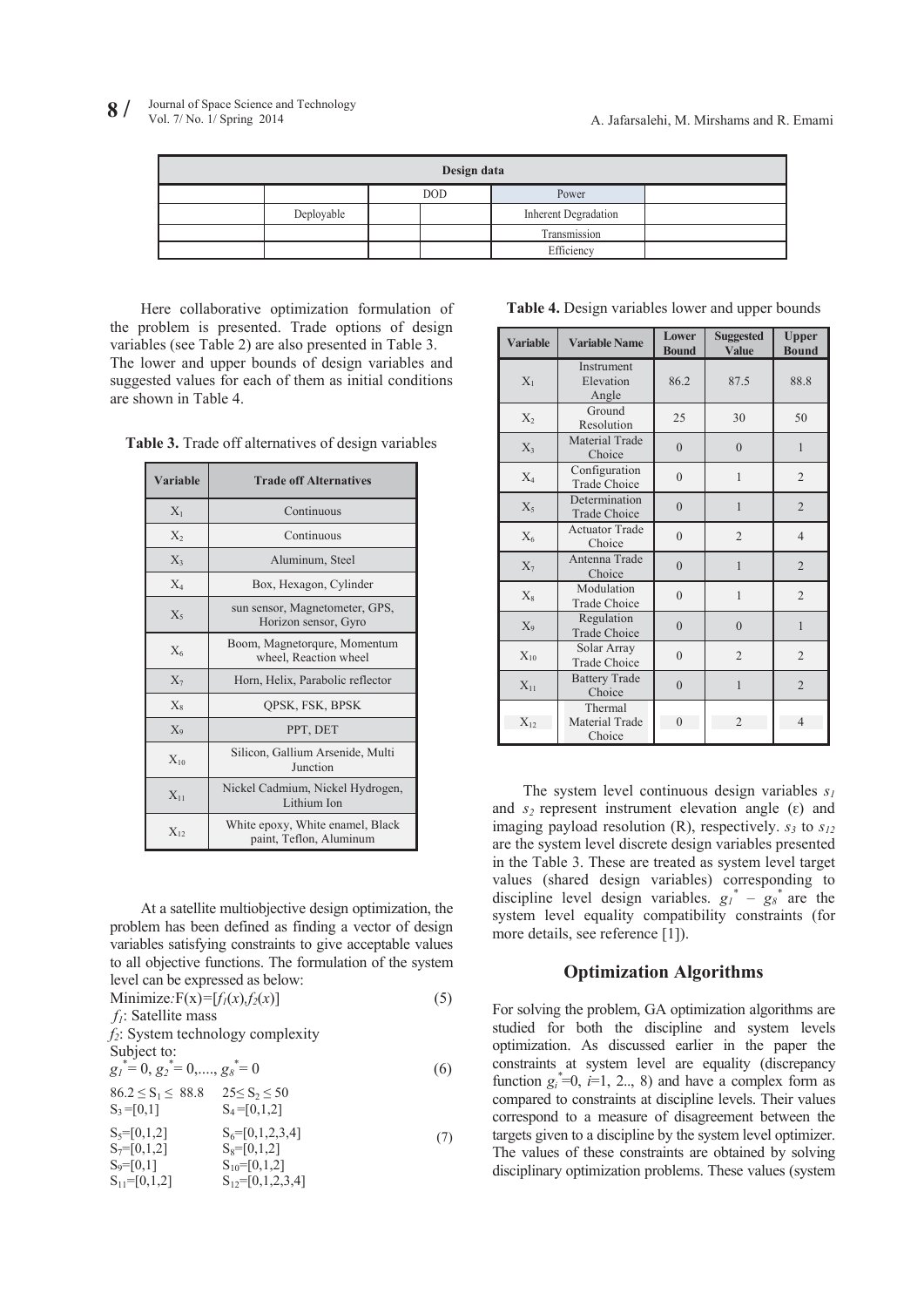Vol. 7 / No. 1/ Spring 2014 **/ 9** Satellite Conceptual Design Multi-Objective Optimization Using …

level constraints) are generated by optimization and hence they are non-smooth at the transition from a plateau of zero values to a region of non-zero values (for further details, see reference [28]). Therefore, derivativebased optimization algorithms such as sequential quadratic programming (SQP) cannot be used at system and subsystem levels. In order to overcome these difficulties, a more robust optimization algorithm, GA, is used in this optimization process.

For solving the problem, initially, the alternatives of each subsystem are selected by genetic algorithms and enter the satellite conceptual design model as design variables vector. At the mission discipline, mission and orbital characteristics for defined orbits (sun synchronous and other orbits) are calculated. Then main loads which are imposed on the main structure are determined. Based on the input variables and launch vehicle specifications, mass of structure is primarily calculated. Computations for each subsystem are done using input design vectors and the satellite mass is computed in an inner loop. The computed mass is considered for the next loop until the convergence criterion is satisfied. Final mass with final value of technology complexity, which is obtained for each discipline (section 3.2), are sent to the system level. After assessment of the system level objectives, new design vector is randomly generated and the described procedure is repeated to obtain the optimal solution. According to the alternatives that are established for each subsystem, the space design includes about 70000 options as the problem solutions.

#### **Result Analysis**

In this research the satellite weight and technology constraints have been considered as the system level objectives. Both objectives have considerable roles on the satellite life cycle cost; whilst there are two objectives which are in paradox.

For solving the optimization problem, both<br>entional (All-At-Once) and collaborative conventional (All-At-Once) and optimization frameworks are implemented using GA algorithm. The tuning parameters used in GA algorithm (population size 40, mutation rate 0.5 and re production scheme: roulette wheel). First, the problem is solved with AAO framework for only one objective function (the satellite weight) subjected to the design constraints. Results of optimization are shown in Table 5.

A weight factor  $\beta$  is defined, for assessment of the system level objectives effect on optimum design solution. For evaluation of the methodology, the problem was run using both AAO and CO frameworks for mass-based  $(\beta=1.0)$  and technologybased  $(\beta=0.0)$  design optimization. The satellite system specifications which are obtained from both design strategy are presented in Table 6.

After evaluation of the methodology, optimum design solutions for defined design vectors (e.g. technology configuration) have been obtained for mass-based and technology-based goals using AAO and CO frameworks. All disciplinary constraints are satisfied and the results are shown in Table 7.

**Table 5.** Results of optimization (All-At-Once) using GA

| <b>Variable</b>       |                             | <b>Optimum solution</b> |  |  |
|-----------------------|-----------------------------|-------------------------|--|--|
| $X_1$                 |                             | 88.6                    |  |  |
|                       |                             | 50                      |  |  |
|                       | $\frac{X_2}{X_3}$           | Aluminium               |  |  |
| Design variables      | $\overline{X_4}$            | Cylindrical             |  |  |
|                       | $X_5$                       | Sun sensor,             |  |  |
|                       |                             | Magnetometer, GPS       |  |  |
|                       |                             | Magnetorqure, Reaction  |  |  |
|                       | $\mathbf{X}_6$              | Wheel                   |  |  |
|                       | $\overline{X_7}$            | <b>OHA</b>              |  |  |
|                       | $\overline{X_8}$            | <b>FSK</b>              |  |  |
|                       | $\overline{X_9}$            | <b>DET</b>              |  |  |
|                       | $X_{10}$                    | Multi-junction          |  |  |
|                       | $X_{11}$                    | Li-Ion                  |  |  |
|                       | $X_{12}$                    | <b>Black Paint</b>      |  |  |
| Objective<br>function | Satellite<br>weight<br>(kg) | 42.5                    |  |  |

| <b>System Specification</b> | CO<br>Opt.<br>$\beta = 0.0$ | C <sub>O</sub><br>Opt.<br>$\beta = 1.0$ | <b>AAO</b><br>Opt.<br>$\beta = 1.0$ |
|-----------------------------|-----------------------------|-----------------------------------------|-------------------------------------|
| Satellite Weight (Kg)       | 79.5                        | 43.3                                    | 42.5                                |
| Revisit Time (Day)          | 66                          | 67                                      | 67                                  |
| Resolution(m)               | 50                          | 50                                      |                                     |

**Table 6.**The satellite system specifications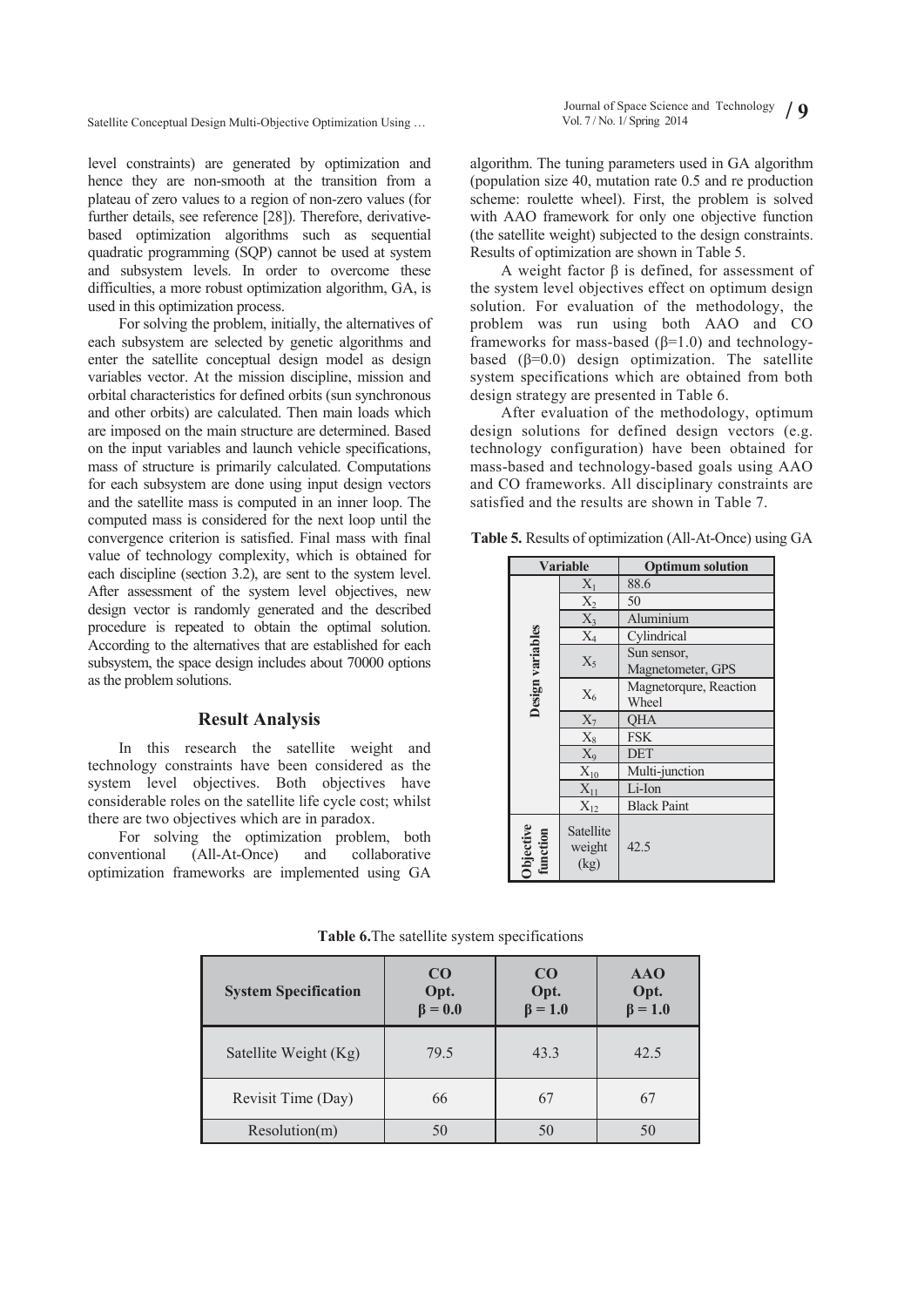|                             | Framework<br><b>Solution</b>            | <b>All-AT-Once</b><br>Optimization<br><b>Technology-based</b> | <b>All-AT-Once</b><br>Optimization<br><b>Mass-based</b> | <b>Collaborative</b><br>Optimization<br><b>Technology-based</b> | <b>Collaborative</b><br>Optimization<br><b>Mass-based</b> |
|-----------------------------|-----------------------------------------|---------------------------------------------------------------|---------------------------------------------------------|-----------------------------------------------------------------|-----------------------------------------------------------|
| Configuration<br>Technology | Main Structural<br>Material             | Aluminium                                                     | Aluminium                                               | Aluminium                                                       | Aluminium                                                 |
|                             | Main Structural<br>Configuration        | Hexagonal                                                     | Cylindrical                                             | Hexagonal                                                       | Cylindrical                                               |
|                             | Attitude<br>Determination<br>Components | Magnetorqure,<br>Momentum Wheel                               | Sun-sensor, Magneto-<br>meter,<br><b>GPS</b>            | Magnetorqure,<br>Momentum Wheel                                 | Sun-sensor,<br>Magneto-meter, GPS                         |
|                             | Attitude Control<br>Actuators           | Magnetorqure,<br>G.G. Boom,<br>Momentum wheel                 | Magnetorqure,<br>Reaction Wheel                         | Magnetorqure,<br>G.G. Boom,<br>Momentum wheel                   | Magnetorqure,<br>Reaction Wheel                           |
|                             | Antenna Type                            | <b>OHA</b>                                                    | <b>OHA</b>                                              | <b>OHA</b>                                                      | <b>OHA</b>                                                |
|                             | Modulation                              | <b>OPSK</b>                                                   | <b>FSK</b>                                              | <b>OPSK</b>                                                     | <b>FSK</b>                                                |
|                             | <b>Regulation Scheme</b>                | <b>PPT</b>                                                    | <b>DET</b>                                              | <b>PPT</b>                                                      | <b>DET</b>                                                |
|                             | Solar Cell Type                         | Multi-junction                                                | Multi-junction                                          | Multi-junction                                                  | Multi-junction                                            |
|                             | <b>Battery Type</b>                     | $Ni-Cd$                                                       | Li-Ion                                                  | $Ni-Cd$                                                         | Li-Ion                                                    |
|                             | Thermal Coating                         | <b>Black Paint</b>                                            | <b>Black Paint</b>                                      | <b>Black Paint</b>                                              | Teflon                                                    |

**Table 7.** Results using AAO and CO frameworks

According to the results which are presented in Table 7, when a designer pay more attention to the technology aspects (i.e.,  $1-\beta = 0.8$ ), in fact items such as availability, cost, performance and AI&T attain more importance for decision making. In this case the obtained solution for conceptual design problem has no technology complexity; however, this reduction in complexity results increase in the satellite mass. Weight of the payload has direct effect on the launch execution cost. On the other hand, when the system mass has been more important as compared with the technology constraints (i.e.,  $\beta=0.8$ ), mass of the satellite would be very low but the solution may involve technology difficulties.

# **Conclusion**

This paper described collaborative multidisciplinary multi-objective optimization for remote sensing small satellite conceptual design in LEO. In this approach, the design optimization problem of the satellite is divided into system and discipline levels. The discipline level involves subsystems such as

payload, electrical power supply, altitude determination and control system, communication, thermal control system, structure and command, and data handling. The objective function was the minimization of the satellite mass and, simultaneously, minimizing the system technology complexity. Coordination of disciplinary optimization process was carried out at the system level. Due to the peculiar characteristics of the equality constraints at the system level, a robust GA algorithm is used at the system level. In this research, a function evaluation is defined

as the evaluation of the model until the convergence to the mass criterion is achieved.

To evaluate the satellite conceptual design model, the problem was solved using AAO framework for only one objective function subjected to the design constraints (Table5).

 After evaluation of the methodology, the problem was also implemented within a collaborative optimization framework and optimum design solutions were obtained for different weight factor,  $\beta$ , using both AAO and CO frameworks (Table7). According to the results (Table 7), as technology aspects have enjoyed more importance in the optimization process, the satellite mass increases greatly. On the other hand, minimization of the satellite mass results in growth of the system complexity. Thus, selection of the weight factor for each of the optimization goals at system level is affected by design strategy and the system engineer opinion during the project design phase.

The results obtained show that the CO based on GA adopted in this paper has the same level of accuracy as the conventional all at once approaches (Table 6); however, the proposed approach provides potential for solving complex multidisciplinary design problems such as spacecraft system design optimization under uncertainty where it would be difficult or very time-consuming using conventional all at once approaches.

## **References**

[1]Huang, H. and Wang, D., "*A Framework of Multiobjective Collaborative Optimizatio*n, Springer Science and Business Media B.V., 2009.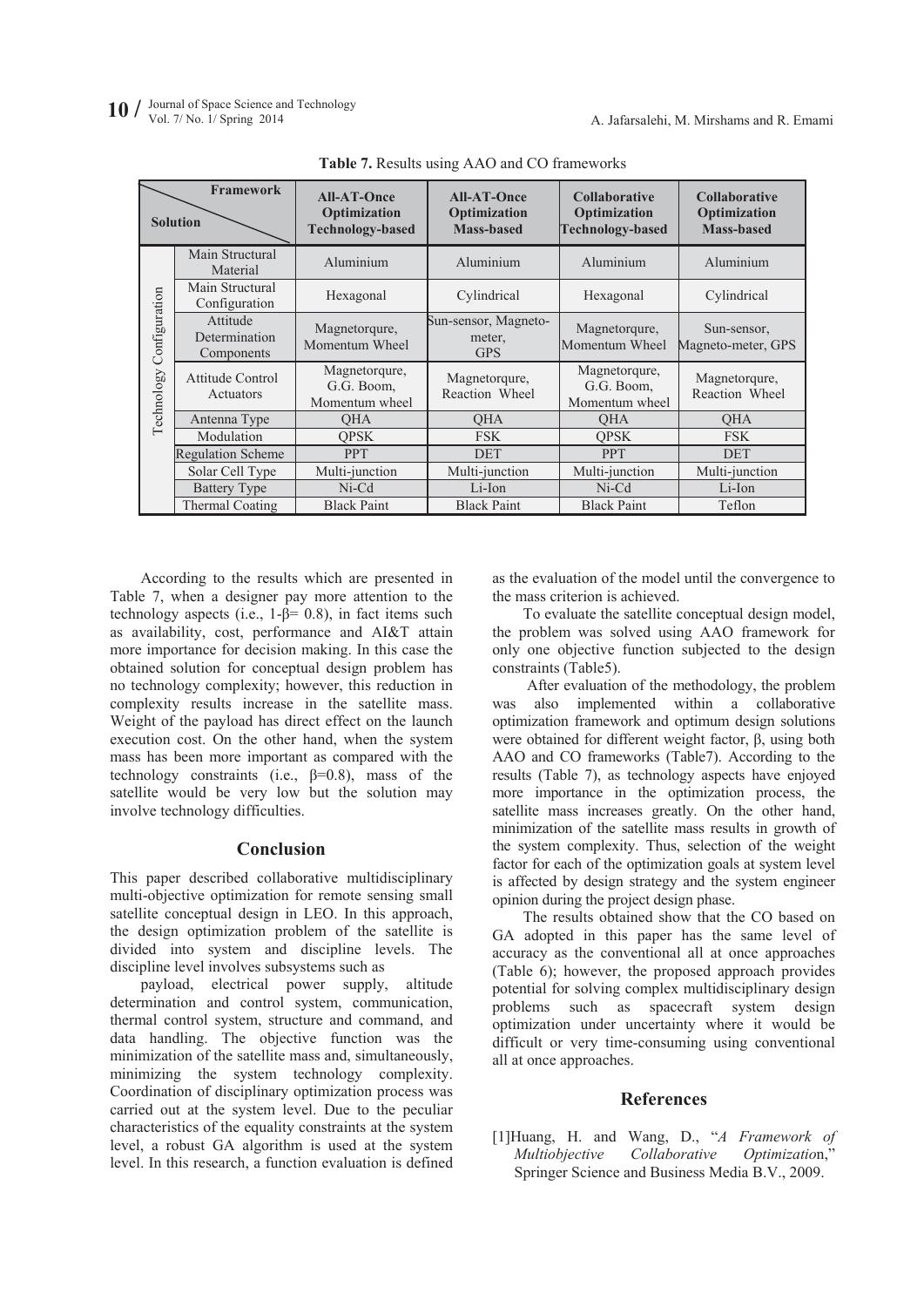- [2]Kodiyalam, S. and Sobieszczanski-Sobieski, J., "Multidisciplinary Design Optimization: Some Formal Methods, Framework Requirements, and Application to Vehicle Design," *International Journal Vehicle Design (Special Issue),* Vol. 25, No. 1, 2001, pp. 3-32
- [3]Cramer, E.J., Frank, P.D., Shubin G.R., Dennis, J.E. and Lewis, R.M., "On Alternative Problem Formulation for Multidisciplinary Optimization, *4th AIAA/USAF/NASA/OAI Symposium on Multidisciplinary Analysis and Optimization. Cleveland, OH, AIAA*, No. 4752, 1992.
- [4]Kroo, I., "Decomposition and Collaborative Optimization for Large Scale Aerospace Design," *ICAS/Larc / SIAM Workshop on Multidisciplinary Optimization, Hampton, VA*, 1995.
- [5]Sobieszczanski-Sobieski, J., Agte, J. and Sandusky Jr, R., "Bi-Level Integrated System Synthesis (BLISS)," *Proceedings 7th AIAA/USAF/NASA/ISSMO Symposium Multidisciplinary Analysis and Optimization, St. Louis, Mo, AIAA*, No. 4916, 1998.
- [6]Sobieszczanski-Sobieski, J., "Optimization by Decomposition: A Step From Hierarchic to Non-Hierarchic Systems," Second NASA / Air Force *Symposium on Recent Advances in Multidisciplinary Analysis and Optimization. Hampton, VA, NASA – CP,* No. 3031, 1988.
- [7]Kim, H.M., Rideout, D.G., Papalambros, P.Y., Stein, J.L., "Analytical Target Cascading in Automotive Vehicle Design," Journal Mechanical Design, Vol. 125, Issue 3, 2003, pp. 481-489.
- [8]Wang, Z.G., Chen, X.Q. and Luo, W.C., "Research on The Theory and Application of Multidisciplinary Design Optimization," Beijing: *National Defense Industry Press,* 2006.
- [9]Sobieszczanski-Sobieski, J. and Haftka, R.T., *Multidisciplinary Aerospace Design Optimization: Survey of Recent Developments*, Structural Optimization 14, Springer-Verlag, 1997.
- [10]Barnhart, D.J., Vladimirova, T. and Sweetin, M. N., "Small Satellite Design for Distributed Space Mission," *Journal of Spacecraft and Rockets*, Vol. 44, No. 6, 2007.
- [11]AIAA White Paper: "Current State Of The Art On Multidisciplinary Design Optimization (MDO), *An Integrated Evaluation System For The Conceptual Design Of Space Systems*, AIAA, Washington, D.C., 1991.
- [12]Santhana Krishnan, D. Parks, G. T. Jarrett, J. P. and John Clarkson, P., "An Integrated Evaluation System for The Conceptual Design of Space Systems,"  $7<sup>th</sup>$  Annual Conference on Systems *Engineering Research (CSER), Lough Borough University* , 2009.

Journal of Space Science and Technology Vol. 7 / No. 1/ Spring 2014 **/ 11** Satellite Conceptual Design Multi-Objective Optimization Using …

- [13]Chang-Chun Chen, Zhao-Wei Sun, Wei-Chao Zhong, "The Satellite Optimization Design Using Collaborative Optimization Method Based on Normal Cloud Model," International Conference *on Electronic & Mechanical Engineering And Information Technology,* 2011.
- [14]Byoungsoo, K., Conceptual Space Systems Design Using Meta-Heuristic Algorithms, (Ph.D. Thesis), University of Colorado, 2002
- [15]Hassan, R.A., "Genetic Algorithm Approaches for Conceptual Design of Spacecraft Systems Including Multi-Objective Optimization and Design Under Uncertainty," (Ph.D. Thesis), Purdue University, 2004.
- [16]Loh, K., Khatri, A., Thunnissen, D., and Au, S.K., "Conceptual Design Of The Ship Tracking And Environmental Protection Satellite (STEPS), *Proceeding of The 2007 Asia Space Conference,* Paper 116, March 2007.
- [17]Magnin, M., "Multi-Objective Optimization under Uncertainty of Satellite System Via Simulated Annealing<sup>"</sup>  $12^{th}$  AIAA/ISSMO Multidisciplinary *Analysis and Optimization Conference*, 2008.
- [18]Jafarsalehi, A., MohammadZadeh, P. and Mirshams, M., "Collaborative Optimization of Remote Sensing Small Satellite Mission Using Genetic Algorithms, *IJST, Transaction of Mechanical Engineering,* Vol. 36, No. M2, 2012, pp. 117-128.
- [19]Xiaolu, L., Yingguo, ch., Yingwu, ch. and Renjie H.E., "Optimization of Earth Observation Satellite System Based on Parallel Systems and Computational Experiments," Journal of Control *Theory and Application*, Vol.11, No.2, 2013, pp. 200–206 .
- [20]Broun, R. D. Moore, A. A, Kroo, I. M., "Collaborative Architecture for Launch Vehicle Design," Journal of Spacecraft and Rockets, Vol. 39, No. 4, 1997, pp. 478-486.
- [21]Sobieski, I. P., Kroo. I. M., "Collaborative Optimization Applied to an Aircraft Design Problem," The  $34<sup>th</sup>$  AIAA Aerospace Science *Meeting and Exhibit, Reno, Nevada* AIAA, Paper 96, 1996, p.715.
- [22]Mcalister, C., D., Simpson, T.W., Kurtz, P.H. and Yukish M., "Multidisciplinary Design Optimization Test Based on Autonomous Underwater Vehicle Design*, The 9th AIAA/ISSOM Symposium on Multidisciplinary Analysis and Optimization Atlanta, Georgia,* 2002.
- [23]Hwang, L., Lee, Bo-Ra Su-Jeoung Kim, "Development of System Engineering Design Tool for Small Satellite Conceptual Design," Journal of *KSAS,* Vol. 32, No. 9, 2004, pp. 93-103.